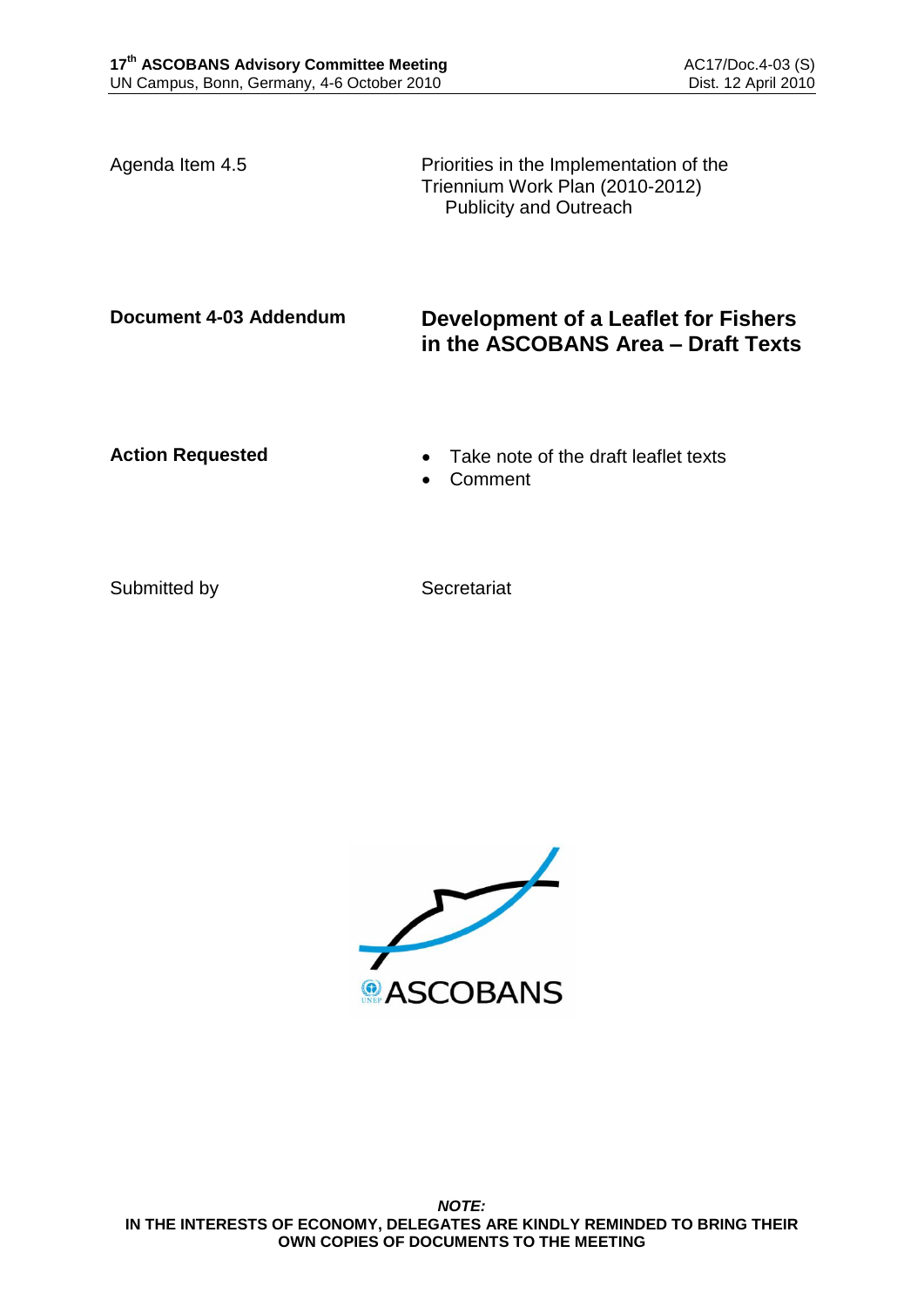# **Secretariat's Note**

- 1. This revised draft text for a leaflet for fishers in the ASCOBANS Area was prepared based on the comments received in follow-up of the ASCOBANS/ECS Workshop on Cetacean Bycatch on 20 March 2010 in Stralsund, Germany.
- 2. Passages which might be omitted for simplicity's sake or in some language versions for legal reasons, or where a decision needs to be made which of the suggested options to take, have been put in square brackets and highlighted yellow.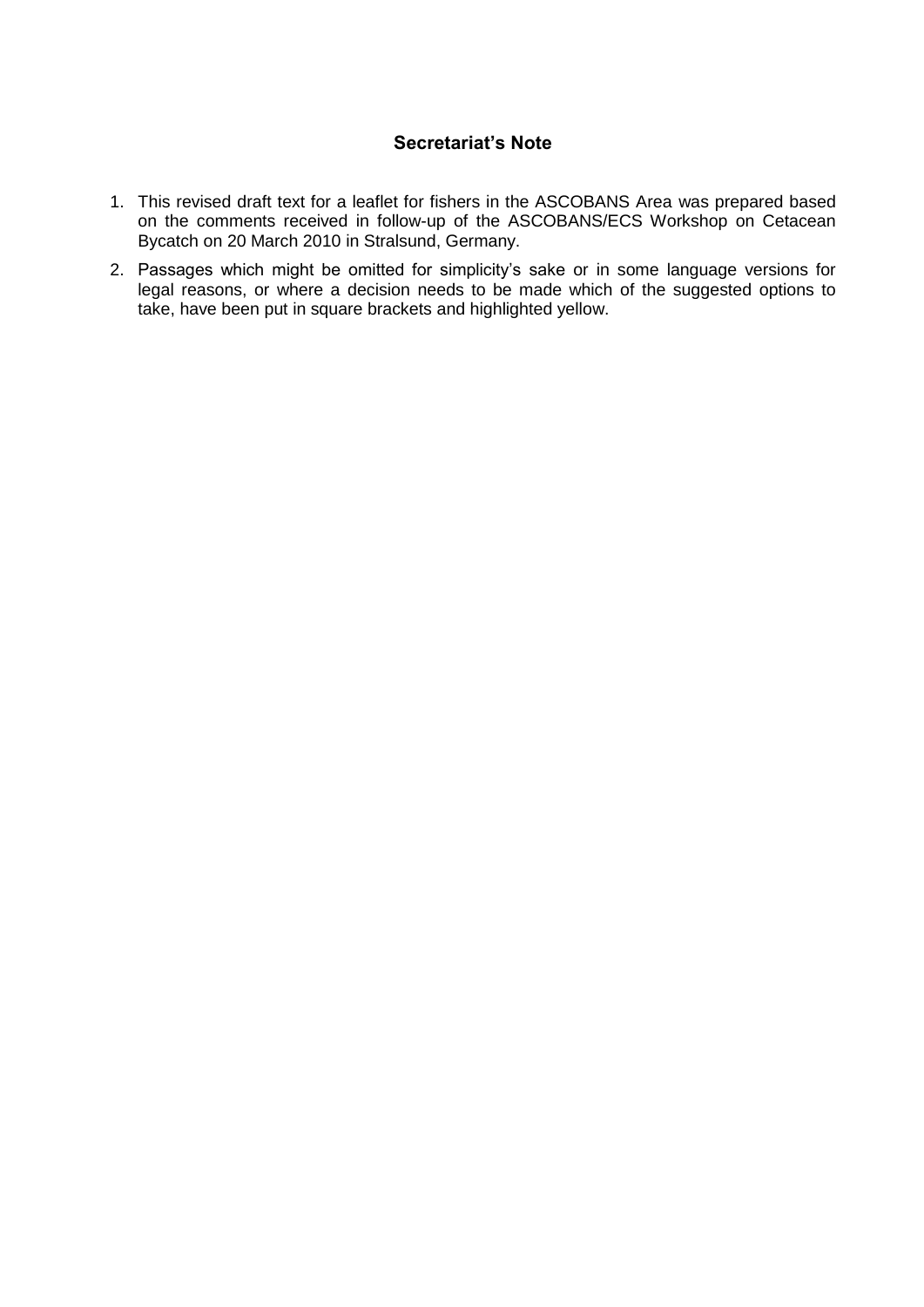# **Bycatch of small cetaceans in the ASCOBANS area – working together to find a solution**

(Baltic Sea version)

Cetaceans (whales, dolphins and porpoises) are a key part of the marine ecosystem in European waters. However, it is estimated that over 300,000 cetaceans are killed globally each year through bycatch – the incidental capture or entanglement of these non-target species in fishing gear. In the Skagerrak, annual bycatch of harbour porpoises is likely to exceed 4% of the total population.

There have been a number of studies which suggest that bycatch of cetaceans in European waters is widespread, and that it is likely to be the main conservation and welfare problem affecting cetaceans around our coasts. The species thought to be most affected by bycatch in the Baltic Sea is the harbour porpoise.

[How and why cetaceans become caught in fishing gear is not fully understood. However, research has indicated that it may be possible to reduce the rate of this capture.] This leaflet provides practical advice on how to reduce cetacean bycatch whilst minimising the effects on fishing operations.

### **Steps to a solution**

Estimates of cetacean bycatch are still largely lacking in most European Union waters. This lack of knowledge makes it difficult to assess the true nature of the problem.

- 1. By recording sightings and interactions with cetaceans and reporting these to the relevant bodies. Information about habitats and bycatches is crucial to developing measures in co-operation with the fisheries sector. These measures aim to tackle the issue of bycatch, which is a recognised problem for both the cetacean species impacted and the fishermen involved.
	- Please send information on date, location, fishing gear used, species bycaught, body length and how the cetacean was bycaught to the appropriate country contact listed below. This information will be kept confidential.
		- $\circ$  [Contacts by country national institutions, or ASCOBANS Secretariat]
		- o [Include form similar to Swedish leaflet which prompts for information on species, location, weight, sex etc.]
- 2. [By landing bycaught small cetaceans and making the carcasses available for research. All ASCOBANS countries run necropsy schemes (post mortem examinations) in order to learn more about small cetaceans and small cetacean bycatch. However, access to fresh carcasses for scientific study is often limited.
	- Please land bycaught small cetaceans and hand the carcasses to the port authority/ies so they can pass them to the relevant research institution in order to further knowledge about small cetaceans and small cetacean bycatch. This information will be kept confidential.]
- 3. By working with researchers to help development of effective bycatch reduction techniques such as acoustic deterrents (pingers). Any proposed reduction measures need to be workable in both inshore and offshore fisheries. Research and development requires input from fishers and at-sea trials to ensure practical and acceptable solutions are found.
	- To find out more about becoming involved in pinger research in the Baltic Sea, please contact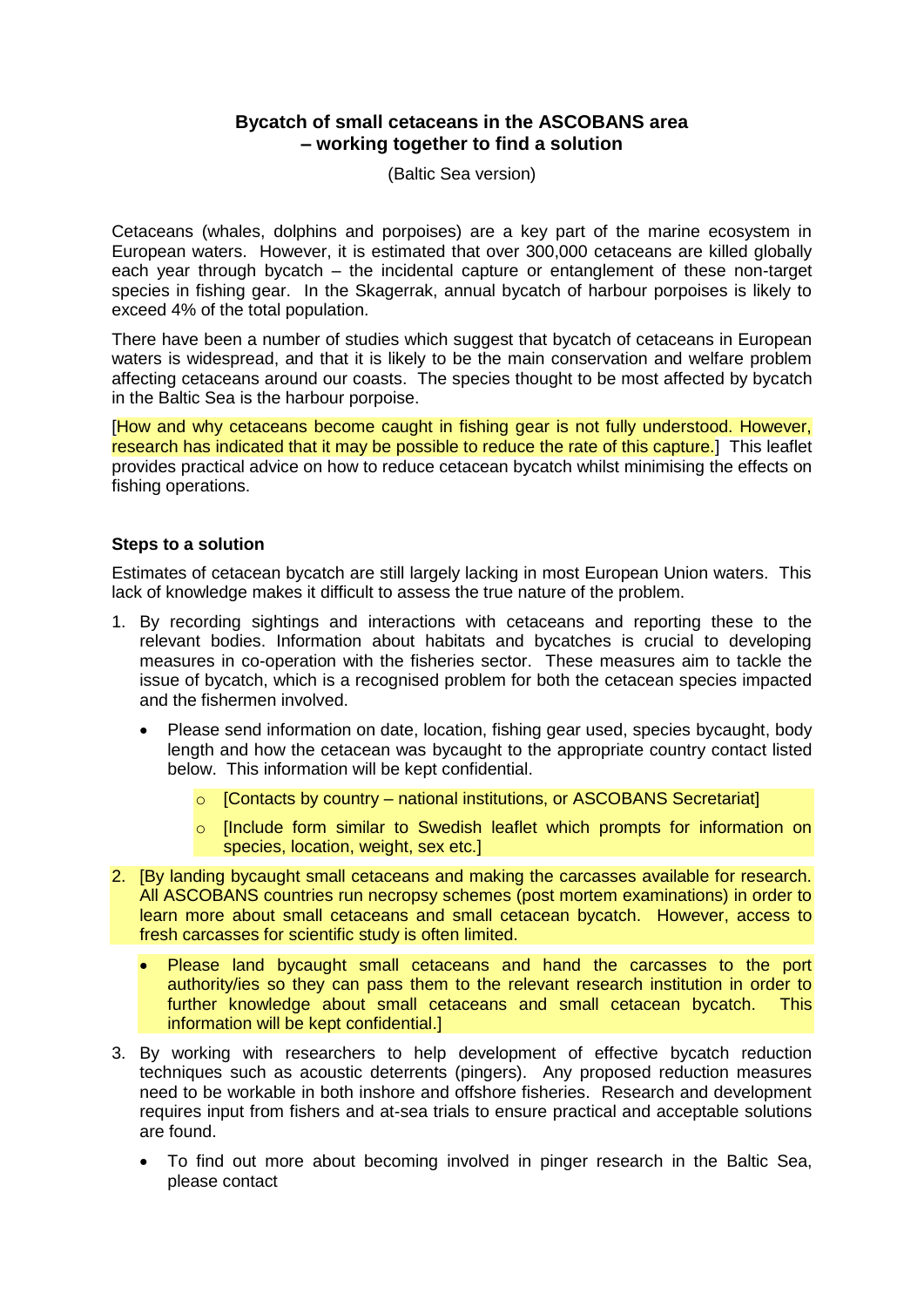$\circ$  [Contacts by country – national institutions, or ASCOBANS Secretariat]

- 4. By participating in independent, on-board observer schemes. These schemes are essential to provide a clear picture of how fisheries and cetaceans interact in European waters.
	- For further information about on-board observer schemes in the Baltic Sea, please contact

 $\circ$  [Contacts by country – national institutions, or ASCOBANS Secretariat]

Static acoustic monitoring (SAM) programmes use 'click detectors' to find out how many harbour porpoises there are and how they are distributed.

Click detectors are anchored on the seabed and suspended in the water column. The use of surface marker buoys and different kinds of anchors will vary depending upon local conditions. Click detectors found attached to moorings and buoys should not be touched, as they are collecting data and will be serviced regularly by project personnel.

- 5. If you find a detector floating at the surface or stranded on a beach, please recover it and contact the project co-ordinator using the contact information visible on the device. Finder's rewards are often offered for the return of any lost devices.
	- o Insert photo of stranded C-POD

For further information on the Baltic harbour porpoise please visit: [www.ascobans.org](http://www.ascobans.org/)

Sweden: [www.naturvardsverket.se](http://www.naturvardsverket.se/) / [www.fiskeriverket.se](http://www.fiskeriverket.se/) / [www.nrm.se](http://www.nrm.se/)

Finland: [www.miljo.fi](http://www.miljo.fi/) / [www.sarkanniemi.fi](http://www.sarkanniemi.fi/) / [www.ymparisto.fi](http://www.ymparisto.fi/)

Poland: [www.morswin.pl](http://www.morswin.pl/)

Lithuania: [www.juru.muziejus.lt](http://www.juru.muziejus.lt/)

Germany: [www.schweinswale.com](http://www.schweinswale.com/) / [www.gsm-ev.de](http://www.gsm-ev.de/)

Denmark: [www.fjord-baelt.dk](http://www.fjord-baelt.dk/)

Include pictures of the following species within the leaflet to aid species identification: Harbour porpoise

#### **Why is cetacean bycatch a problem?**

Cetacean bycatch is a problem for fishers as it can result in reduced fish catches and destroyed nets.

Cetaceans cannot reproduce quickly – small cetaceans do not reach sexual maturity until they are between three and six years of age. Usually a single calf is produced and nursed for over a year. Calving intervals vary between one and six years which means that small cetacean populations are slow to reproduce.

Little is known regarding how population sizes of cetacean species in the ASCOBANS area (Baltic, North East Atlantic, Irish and North Seas) have changed over time. The current Baltic harbour porpoise population is alarmingly low with less than 1000 individuals remaining. The International Union for the Conservation of Nature (IUCN) lists the Baltic Sea harbour porpoise as Critically Endangered and the population trend as 'decreasing'.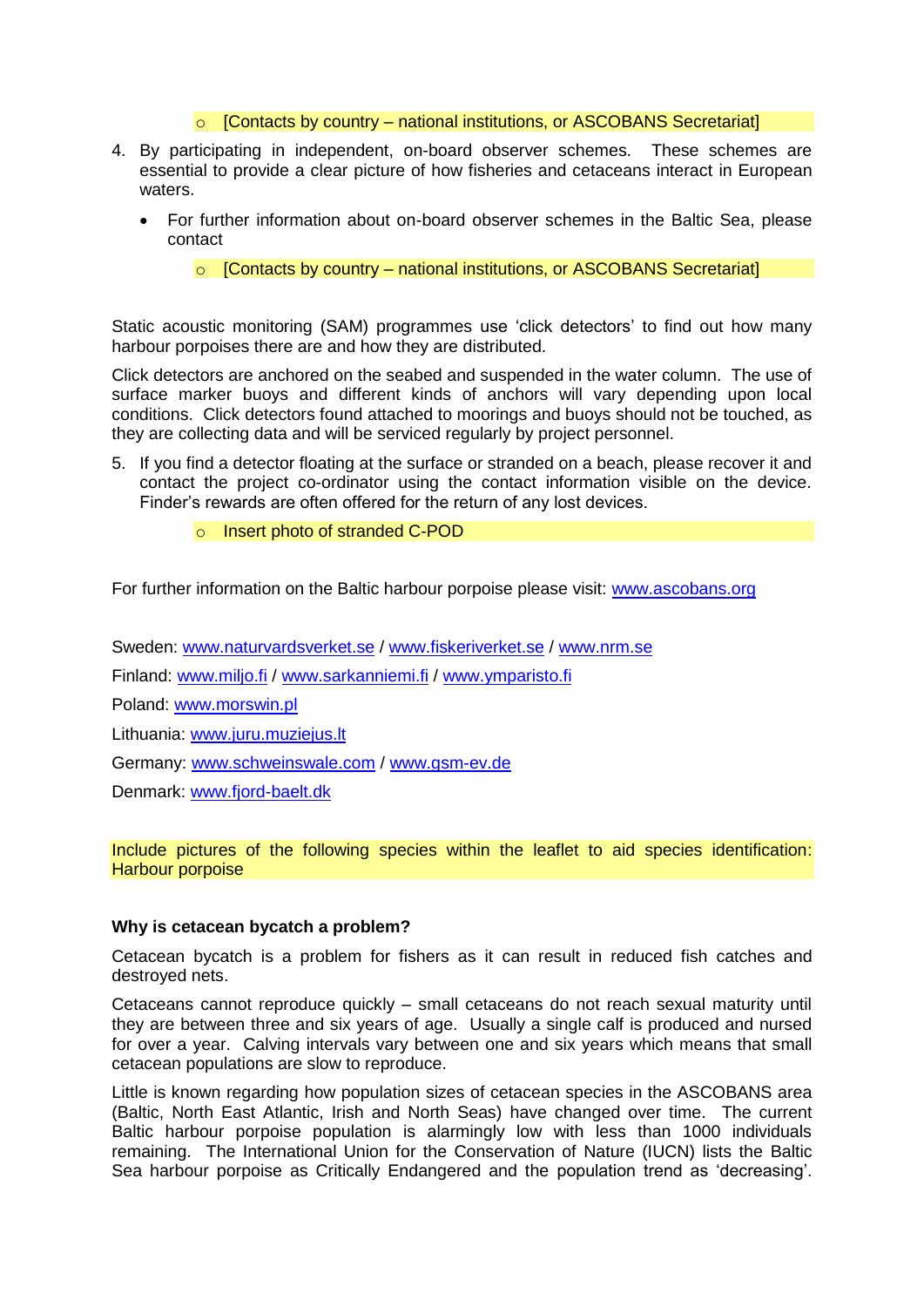Historical accounts on population and bycatch levels indicate that the Baltic harbour porpoise has been more numerous and inhabited northerly Baltic waters in recent times. Reduced populations such as this are more vulnerable to incidental catches than healthy populations.

### **[Current legal requirements**

Regulations require EU Member States to monitor the incidental capture and killing of all cetaceans and to make sure that it does not have a negative impact on the species concerned.

Regulations also require vessels with an overall length of 12m or more to use acoustic deterrent devices (pingers) on set nets, and the development of independent onboard observer schemes for certain fisheries. There have been major problems in implementing these regulations. However, practical solutions to these problems are being developed with the support of the fishing industry.

Various targets and areas for priority action on bycatch have been agreed by the parties to ASCOBANS (the Agreement on the Conservation of Small Cetaceans in the Baltic, North-East Atlantic, Irish and North Seas). These include aiming to reduce takes of cetacean species to below 1.7% of the population.]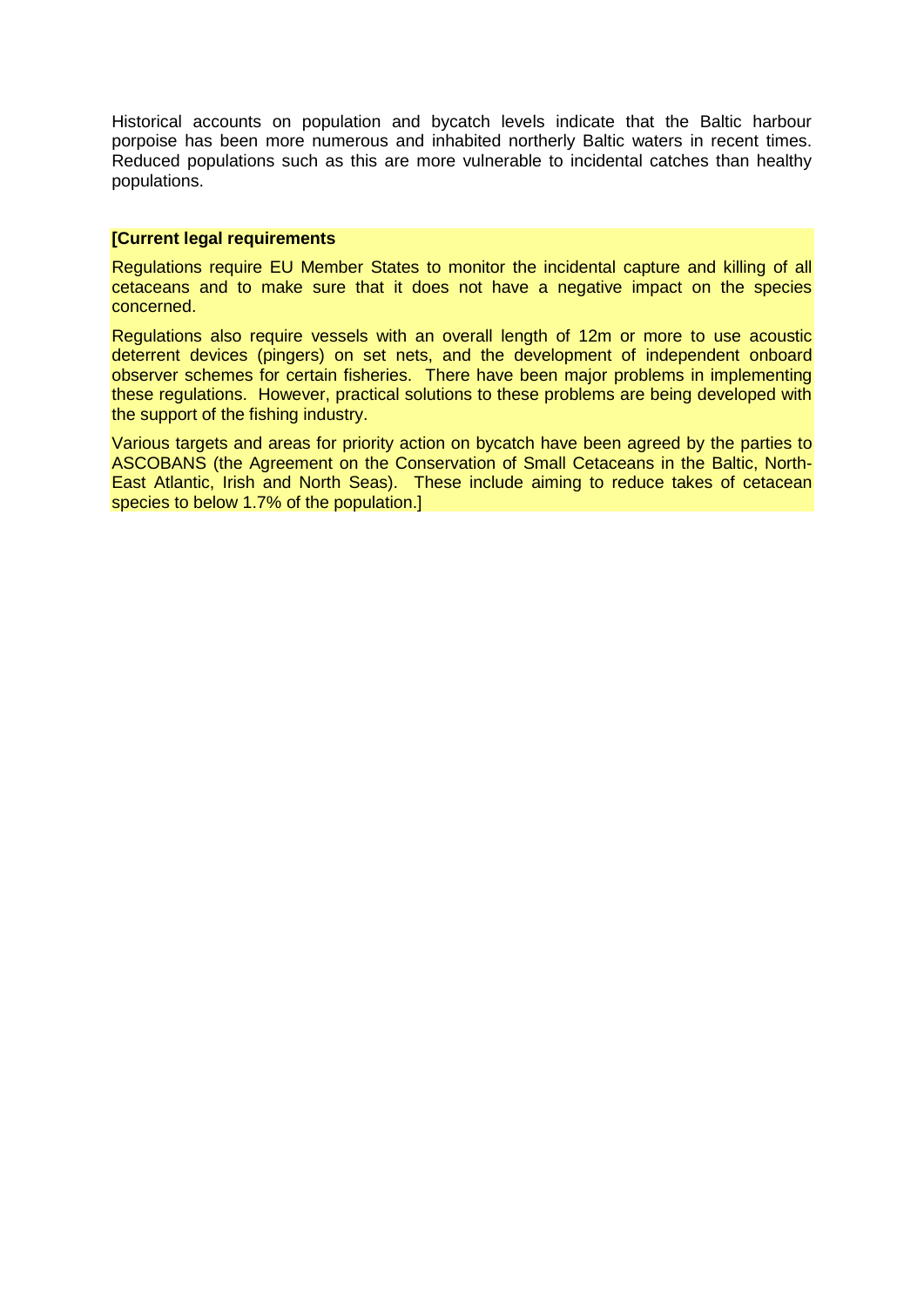# **Bycatch of small cetaceans in the ASCOBANS area – working together to find a solution**

(North Sea version)

Cetaceans (whales, dolphins and porpoises) are an integral part of the marine ecosystem in European waters. However, it is estimated that over 300,000 cetaceans are killed globally each year through bycatch – the incidental capture or entanglement of these non-target species in fishing gear. More than 4400 porpoises are killed annually in fishing operations throughout the North Sea.

There have been a number of studies which suggest that bycatch of cetaceans in European waters is widespread and that it is likely to be the main conservation and welfare problem affecting cetaceans around our coasts. The species thought to be most affected by bycatch in the North Sea are harbour porpoise, common dolphin, white-beaked dolphin, bottlenose dolphin and long-finned pilot whale.

[How and why cetaceans become caught in fishing gear is not fully understood. However, research to date has indicated that it may be possible to reduce the rate of this capture.] This leaflet aims to provide practical advice on how to reduce cetacean bycatch whilst minimising the effects on fishing operations.

### **Steps to a solution**

Estimates of cetacean bycatch are still largely lacking in most European Union waters. This lack of knowledge makes it difficult to assess the true nature of the problem.

- 1. By participating in independent, on-board observer schemes. These schemes are essential to provide a clear picture of the how fisheries and cetaceans interact in European waters.
	- For further information about on-board observer schemes in the North Sea, please contact
		- $\circ$  [Contacts by country national institutions, or ASCOBANS Secretariat]
- 2. By recording sightings and interactions with cetaceans and reporting these to the relevant bodies. Information about habitats and bycatches is crucial to developing measures in co-operation with the fisheries sector. These measures aim to tackle the issue of bycatch, which is a recognised problem for both the cetacean species impacted and the fishermen involved.
	- Please send information on date, location, fishing gear used, species bycaught, body length and how the cetacean was bycaught to the appropriate country contact listed below. This information will be kept confidential.
		- $\circ$  [Contacts by country national institutions, or ASCOBANS Secretariat]
		- o [Include form similar to Swedish leaflet which prompts for information on species, location, weight, sex etc.]
- 3. [By landing bycaught small cetaceans and making the carcasses available for research. All ASCOBANS countries run necropsy schemes (post mortem examinations) in order to learn more about small cetaceans and small cetacean bycatch. However, access to fresh carcasses for scientific study is often limited.
	- Please land bycaught small cetaceans and hand the carcasses to the port authority/ies so they can pass them to the relevant research institution in order to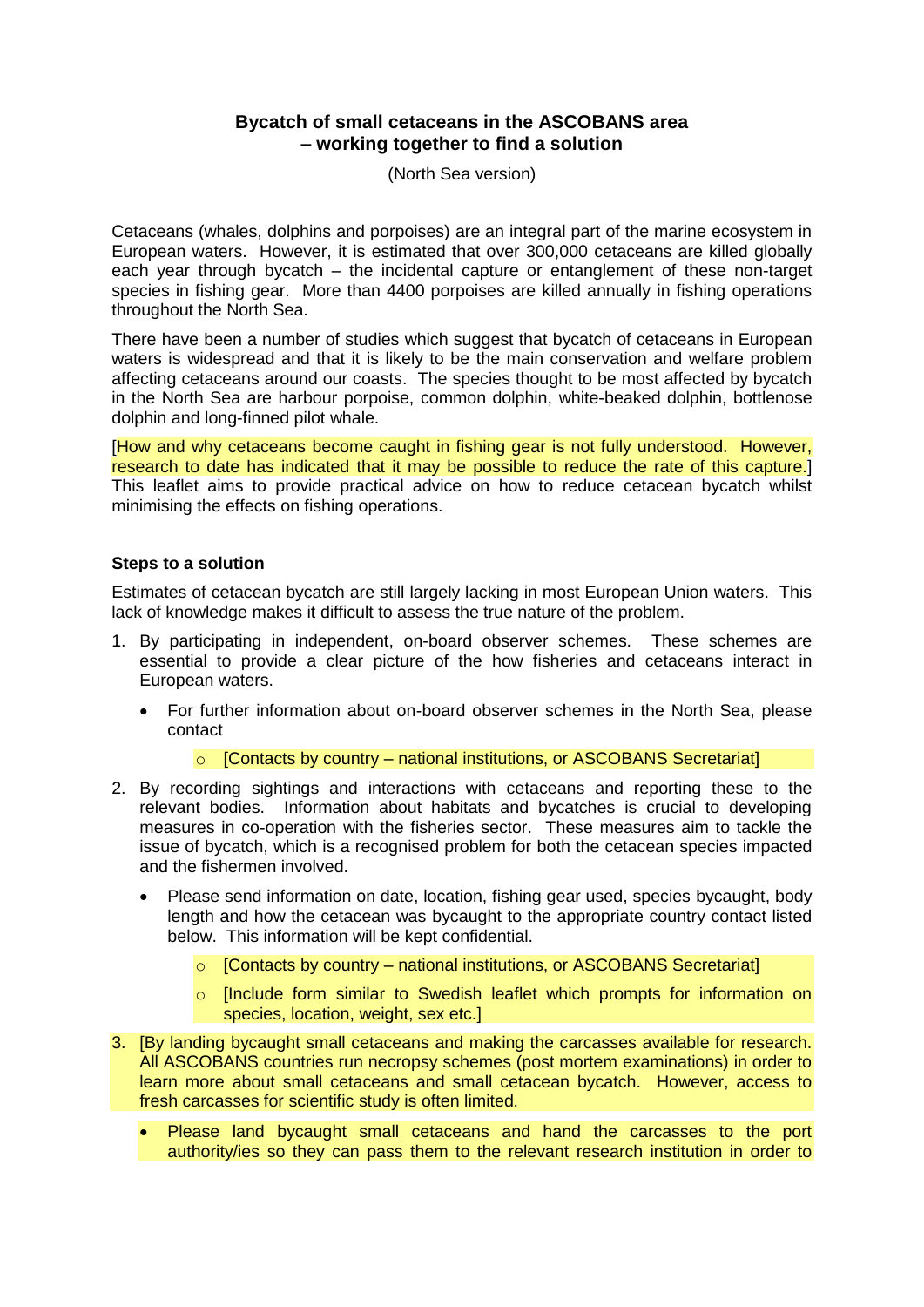further knowledge about small cetaceans and small cetacean bycatch. This information will be kept confidential.]

- 4. By working with researchers to help development of effective bycatch reduction techniques such as acoustic deterrents (pingers). Any proposed reduction measures need to be workable in both inshore and offshore fisheries. Research and development requires input from fishers and at-sea trials to ensure practical and acceptable solutions are found.
	- To find out more about becoming involved in pinger research in the North Sea, please contact
		- $\circ$  [Contacts by country national institutions, or ASCOBANS Secretariat]

Static acoustic monitoring (SAM) programmes use 'click detectors' to find out how many harbour porpoises there are and how they are distributed.

Click detectors are anchored on the seabed and suspended in the water column. The use of surface marker buoys and different kinds of anchors will vary depending upon local conditions. Click detectors found attached to moorings and buoys should not be touched, as they are collecting data and will be serviced regularly by project personnel.

- 5. If you find a detector floating at the surface or stranded on a beach, please recover it and contact the project co-ordinator using the contact information visible on the device. Finder's rewards are often offered for the return of any lost devices.
	- o Insert photo of stranded C-POD

For further information on cetaceans of the North Sea please visit: [www.ascobans.org](http://www.ascobans.org/)

Germany: [www.wwf.de](http://www.wwf.de/) / [www.schweinswale.com](http://www.schweinswale.com/) / [www.ifaw.org/ifaw\\_germany](http://www.ifaw.org/ifaw_germany) / [www.gsm](http://www.gsm-ev.de/)[ev.de](http://www.gsm-ev.de/)

Netherlands: [www.imares.wur.nl](http://www.imares.wur.nl/) / [www.nordzee.nl](http://www.nordzee.nl/) / [www.walvisstrandingen.nl](http://www.walvisstrandingen.nl/)

Belgium: [www.mumm.ac.be](http://www.mumm.ac.be/) / [www.zeezoogdieren.org](http://www.zeezoogdieren.org/)

France: [www.ifremer.fr](http://www.ifremer.fr/) / [www.cofrepeche.fr](http://www.cofrepeche.fr/)

United Kingdom: [www.smru.st-andrews.ac.uk](http://www.smru.st-andrews.ac.uk/) / [www.jncc.gov.uk](http://www.jncc.gov.uk/) / [www.defra.gov.uk](http://www.defra.gov.uk/)

Include pictures of the following species within the leaflet to aid species identification: Harbour porpoise / Common dolphin / White-beaked dolphin / Bottlenose dolphin / Longfinned pilot whale

#### **Why is cetacean bycatch a problem?**

Cetacean bycatch is a problem for fishers as it can result in reduced fish catches and destroyed nets.

Cetaceans cannot reproduce quickly – small cetaceans typically do not reach sexual maturity until they are between three and six years of age. Usually a single calf is produced and nursed for over a year. Calving intervals vary between one and six years which means that small cetacean populations are slow to reproduce.

Little is known regarding how population sizes of cetacean species in the ASCOBANS area (Baltic, North East Atlantic, Irish and North Seas) have changed over time. A recent survey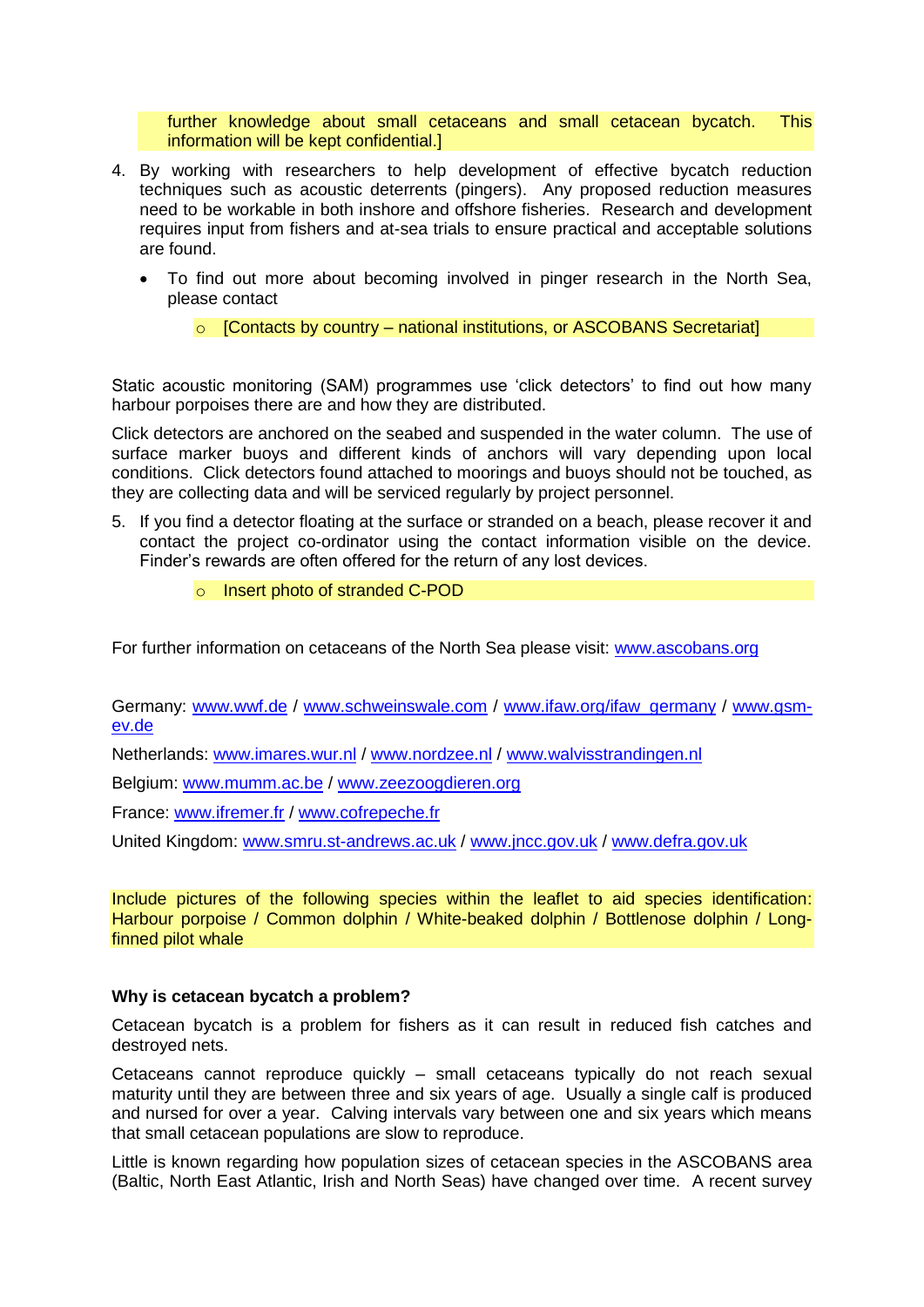of cetaceans in the North Sea was only able to generate abundance estimates for harbour porpoise, white-beaked dolphin, bottlenose dolphin and minke whale. Without a clearer understanding of the sizes and dynamics of these cetacean populations, there is concern that incidental takes may have long-term detrimental effects.

### **[Current legal requirements**

Regulations require EU Member States to monitor the incidental capture and killing of all cetaceans and to make sure that it does not have a negative impact on the species concerned.

Regulations also require vessels with an overall length of 12m or more to use acoustic deterrent devices (pingers) on set nets, and the development of independent onboard observer schemes for certain fisheries. There have been major problems in implementing these regulations. However, practical solutions to these problems are being developed with the support of the fishing industry.

Various targets and areas for priority action on bycatch have been agreed by the parties to ASCOBANS (the Agreement on the Conservation of Small Cetaceans in the Baltic, North-East Atlantic, Irish and North Seas). These include aiming to reduce takes of harbour porpoises in the North Sea to below 1.7% of the population.]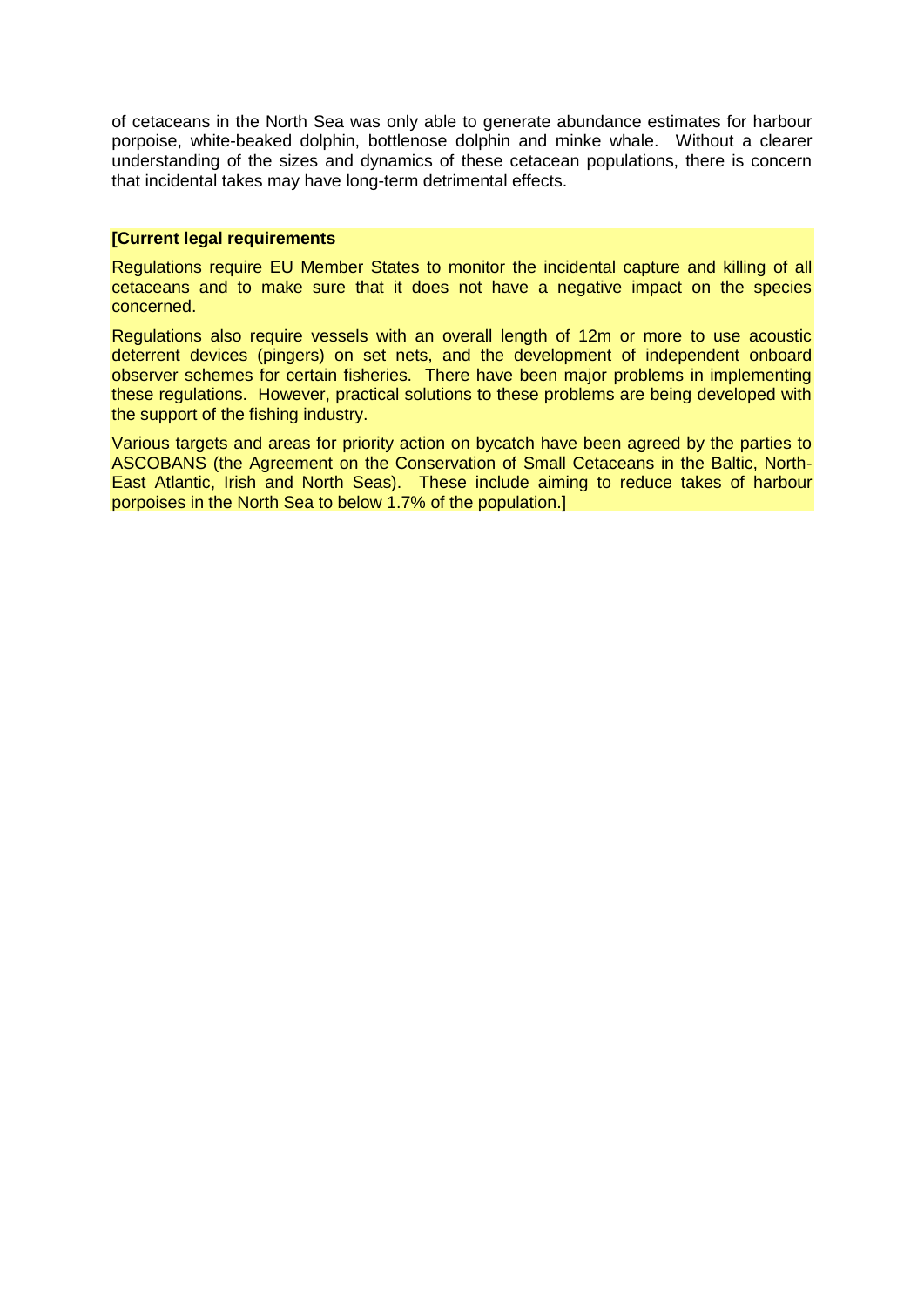# **Bycatch of small cetaceans in the ASCOBANS area – working together to find a solution**

(North East Atlantic version)

Cetaceans (whales, dolphins and porpoises) are an integral part of the marine ecosystem in European waters. However, it is estimated that over 300,000 cetaceans are killed globally each year through bycatch – the incidental capture or entanglement of these non-target species in fishing gear. More than 2200 porpoises are killed annually in fishing operations throughout the Celtic Sea.

There have been a number of studies which suggest that bycatch of cetaceans in European waters is widespread and that it is likely to be the main conservation and welfare problem affecting cetaceans around our coasts. The species thought to be most affected by bycatch in the north-east Atlantic are harbour porpoise, common dolphin, striped dolphin, Atlantic white-sided dolphin, bottlenose dolphin and long-finned pilot whale.

[How and why cetaceans become caught in fishing gear is not fully understood. However, research to date has indicated that it may be possible to reduce the rate of this capture.] This leaflet aims to provide practical advice on how to reduce cetacean bycatch whilst minimising the effects on fishing operations.

### **Steps to a solution**

Quantitative estimates of cetacean bycatch are still largely lacking in most European Union waters. This lack of knowledge makes it difficult to assess the true nature of the problem.

- 1. By participating in independent, on-board observer schemes. These schemes are essential to provide a clear picture of the how fisheries and cetaceans interact in European waters.
	- For further information about on-board observer schemes in the north-east Atlantic, please contact
		- $\circ$  [Contacts by country national institutions, or ASCOBANS Secretariat]
- 2. By recording sightings and interactions with cetaceans and reporting these to the relevant bodies. Information about habitats and bycatches is crucial to developing measures in co-operation with the fisheries sector. These measures aim to tackle the issue of bycatch, which is a recognised problem for both the cetacean species impacted and the fishermen involved.
	- Please send information on date, location, fishing gear used, species bycaught, body length and how the cetacean was bycaught to the appropriate country contact listed below. This information will be kept confidential.
		- $\circ$  [Contacts by country national institutions, or ASCOBANS Secretariat]
		- o [Include form similar to Swedish leaflet which prompts for information on species, location, weight, sex etc.]
- 3. [By landing bycaught small cetaceans and making the carcasses available for research. All ASCOBANS countries run necropsy schemes (post mortem examinations) in order to learn more about small cetaceans and small cetacean bycatch. However, access to fresh carcasses for scientific study is often limited.
	- Please land bycaught small cetaceans and hand the carcasses to the port authority/ies so they can pass them to the relevant research institution in order to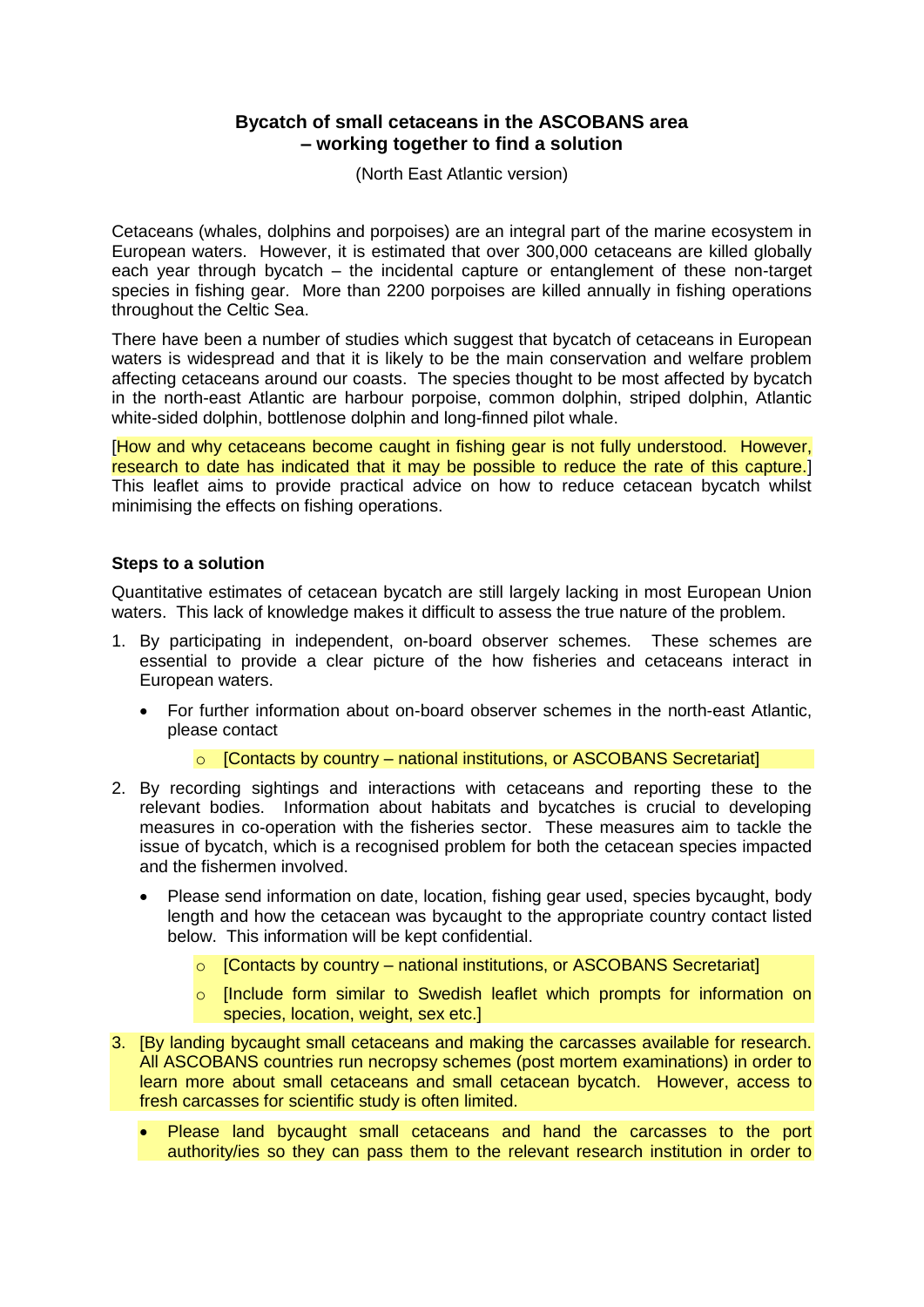further knowledge about small cetaceans and small cetacean bycatch. This information will be kept confidential.]

- 4. By working with researchers to help development of effective bycatch reduction techniques such as acoustic deterrents (pingers). Any proposed reduction measures need to be workable in both inshore and offshore fisheries. Research and development requires input from fishers and at-sea trials to ensure practical and acceptable solutions are found.
	- To find out more about becoming involved in pinger research in the north-east Atlantic Sea, please contact
		- $\circ$  [Contacts by country national institutions, or ASCOBANS Secretariat]

Static acoustic monitoring (SAM) programmes use 'click detectors' to find out how many harbour porpoises there are and how they are distributed.

Click detectors are anchored on the seabed and suspended in the water column. The use of surface marker buoys and different kinds of anchors will vary depending upon local conditions. Click detectors found attached to moorings and buoys should not be touched, as they are collecting data and will be serviced regularly by project personnel.

- 5. If you find a detector floating at the surface or stranded on a beach, please recover it and contact the project co-ordinator using the contact information visible on the device. Finder's rewards are often offered for the return of any lost devices.
	- o Insert photo of stranded C-POD

For further information on cetaceans of the north-east Atlantic please visit: [www.ascobans.org](http://www.ascobans.org/)

United Kingdom: [www.smru.st-andrews.ac.uk](http://www.smru.st-andrews.ac.uk/) / [www.jncc.gov.uk](http://www.jncc.gov.uk/) / [www.defra.gov.uk](http://www.defra.gov.uk/)

France: [www.ifremer.fr](http://www.ifremer.fr/) / [www.cofrepeche.fr](http://www.cofrepeche.fr/)

Ireland: [www.marine.ie](http://www.marine.ie/) / [www.bim.ie](http://www.bim.ie/) / [www.npws.ie](http://www.ifaw.org/ifaw_germany) / www.iwdq.ie

Spain: [www.mapya.es](http://www.mapya.es/) / [www.reservasmarinas.net](http://www.reservasmarinas.net/) / [www.cetaceos.com](http://www.cetaceos.com/)

Portugal: [www.icnb.pt](http://www.icnb.pt/)

Include pictures of the following species within the leaflet to aid species identification: Harbour porpoise, Common dolphin, Striped dolphin, Atlantic white-sided dolphin, Bottlenose dolphin, Long-finned pilot whale

#### **Why is cetacean bycatch a problem?**

Cetacean bycatch is a problem for fishers as it can result in reduced fish catches and destroyed nets.

Cetaceans have a low reproductive capacity – small cetaceans typically do not reach sexual maturity until they are between three and six years of age. Usually a single calf is produced and nursed for over a year. Calving intervals vary between one and six years which means that small cetacean populations are slow to reproduce.

Little is known regarding how population sizes of cetacean species in the ASCOBANS area (Baltic, North East Atlantic, Irish and North Seas) have changed over time. A recent survey